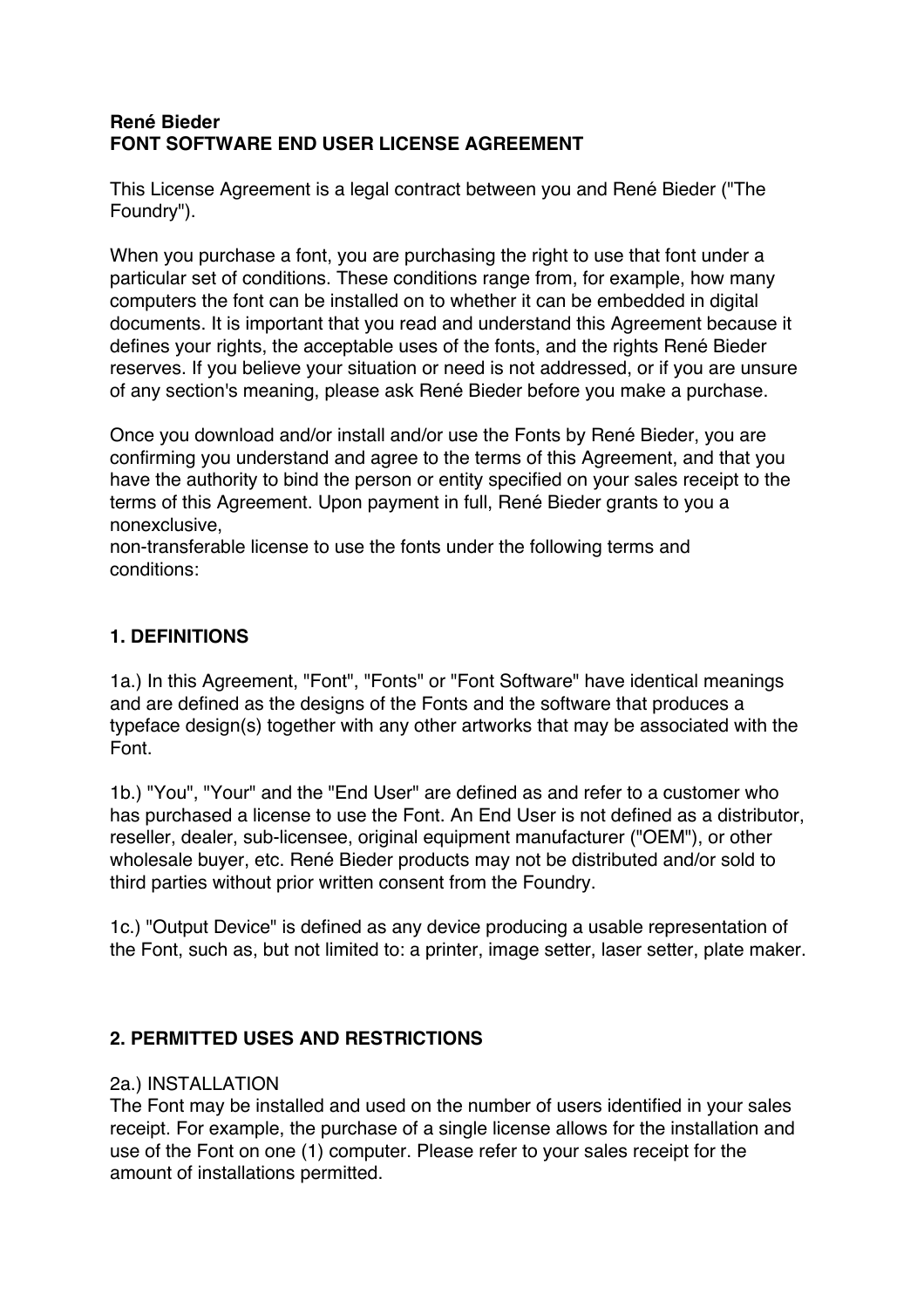## 2b.) LOCATION

The Font Software may be installed and used at a single geographic location. If you need a license that permits installation of the Font Software at multiple locations, please contact René Bieder.

## 2c.) LAPTOPS

The Font Software may be installed and used on a laptop as a secondary and alternate use computer. This term is not intended to permit the installation and concurrent use of the Font Software on two (2) computers or workstations, except where such use is expressly licensed.

## 2d.) SERVICE BUREAU/PRINTER USE

To reproduce a particular document, you may provide a digitized copy of the specified Fonts to a commercial printer or service bureau. Afterwards, you and/or the printer or service bureau must destroy the copy of the Fonts.

## 2e.) OUTPUT DEVICES

The Font Software may be used with a maximum of five (5) output devices per licensed computer. However, the Font Software may not be installed or used with any device that displays a reproduction or facsimile of the Font Software or the designs embodied in the Font Software. This includes, but is not limited to: game playing devices, game of chance devices, mp3 players, electronic books, or mobile phones or other mobile devices. All such uses are not permitted installations and are not authorized output devices/uses under this License. Any such installation or use requires the purchase of a special license.

# 2f.) BACK-UP COPIES

You may make a reasonable number of copies of the Font Software for back-up purposes only. Any copies must contain the same documentation, copyright, trademark, and other proprietary notices that appear on, in or with the Fonts. As a best practice, a copy of the sales receipt should always be included with the Fonts.

# 2g.) EMBEDDING OF FONTS

Embedding of the Fonts into web pages or digital documents is permitted only in a secured, read-only mode. You must ensure that recipients of such web pages or documents cannot extract, install or use the embedded Fonts. The creation of new documents using an embedded copy of the Font Software is expressly prohibited. You further agree not to change or alter the embedding bits or other restrictions of the embedding programs within the Font Software itself.

You may embed the licensed fonts into any document you send to third parties. Such documents may be viewed and printed (but not edited) by the recipients.

You may embed the licensed fonts into websites, apps, eBooks or servers if the license is specified in the applicable receipt. Please ask René Bieder for more information.

You may not under any circumstances embed the licensed fonts into software or hardware products in which the fonts will be used by the purchasers of such products. Such use requires a different license which may be offered by the Foundry through René Bieder. Please contact contact@renebieder.com for further information.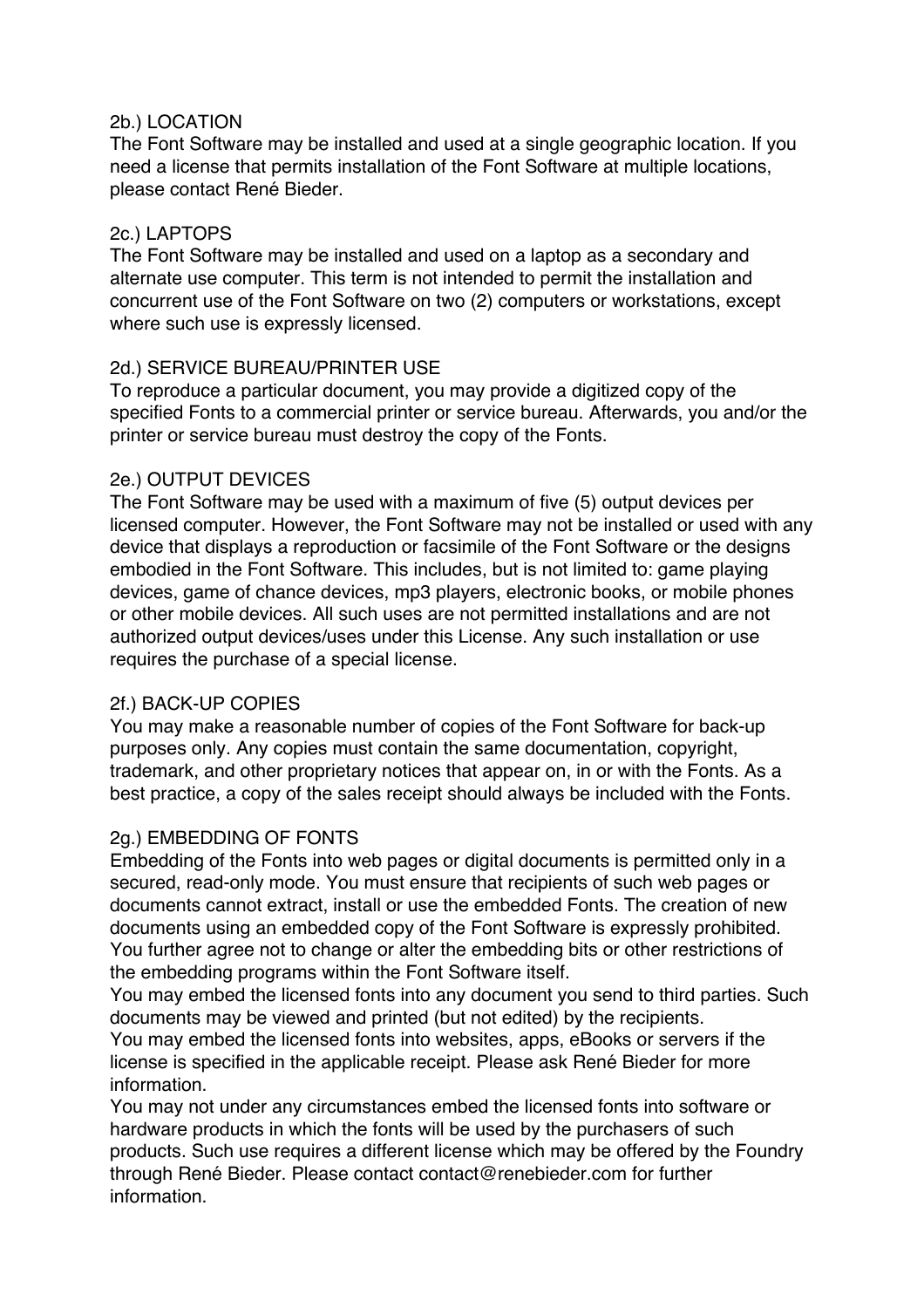#### 2h.) MODIFICATIONS

You may create outline artworks based upon the Font Software for your personal or business use. However, the use of any font creation or font manipulation program or any attempt to modify the Font for the purposes of creating a usable or substitute version of the Font is prohibited. Under no circumstances may you modify, adapt, translate, reverse engineer, decompile, disassemble, alter, or otherwise attempt to discover the source code of the Font Software. Any modifications made to the vector outlines shall be considered derivative works and their use governed by the terms and conditions of this Agreement. You further agree not to commission or authorize any third party to undertake modifications to the Fonts without prior written consent from René Bieder.

# 2i.) RESTRICTION AS GOODS FOR SALE

This License expressly prohibits the use of the Font Software in the creation of alphabet products, such as, but not limited to: house numbers, stamp sets, rub-on letters, adhesive alphabet letters, alphabet punch and die sets or other methods for use in making such products. Any such use requires the purchase of a special license.

## 2j.) NUMBER OF USERS

The maximum number of simultaneous users is specified in the applicable receipt. All users must belong to the same company or household purchasing the font.

#### 2k.) THIRD PARTIES

You may provide the font to a graphic designer, printer or other service bureau that is working on your behalf only if they agree to use the font exclusively for your work, agree to the terms of this license, and retain no copies of the font on completion of the work.

You may not provide the font or make it accessible to any other third parties.

#### 2l.) THIRD PARTIES / ONLINE SERVICES

You may upload the font to an online service or platform, that is providing you with graphical materials only if they agree to store the font securely on their servers, agree to the terms of this license, and retain no copies of the font on completion of the cooperation. The online service may not provide the font or make it accessible to any other third parties.

The hosting or serving of the font by any font related third party service, like "TypeKit", "FontDeck", "WebINK" or "Webtype" for example, is strictly prohibited.

#### 2m.) TIME LIMITATION

All license purchases are a one-time payment for perpetual use, with no recurring fees. Prices for web fonts are based on number of unique visitors per month, but still only require one payment.

#### 2n.) LOGOS

This refers to the usage of a font in a wordmark or logo for a business company. After downloading the font file, you may design a logo with the original font file. After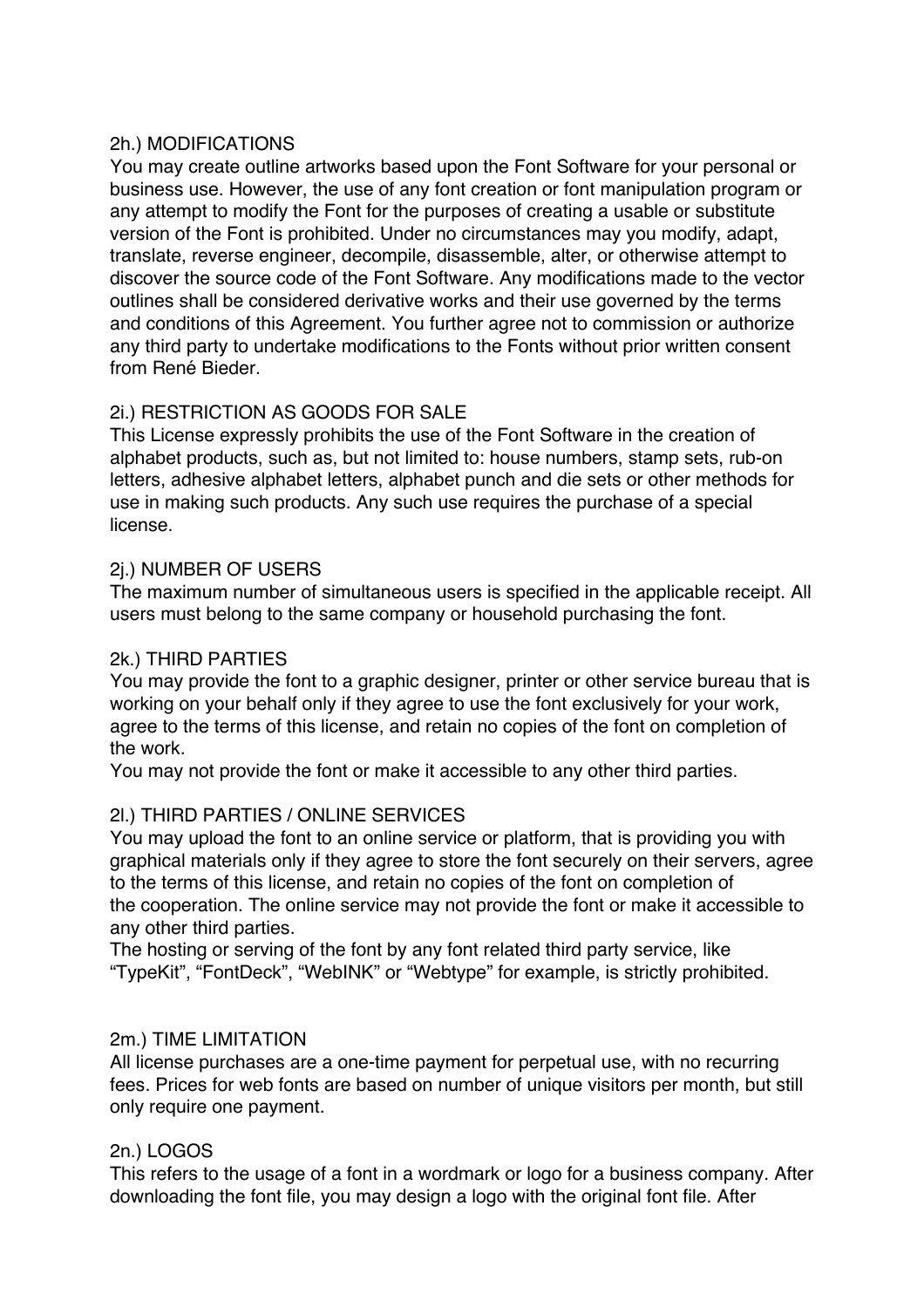completion of the design, you must convert the font into a vector shape format such as EPS, AI or SVG. You may customize or alter some of the original glyphs according to your wishes, **after** converting the file into vector shapes. You may transfer the original font file to a third party service bureau, like a design agency or logo designer, working on behalf of you only if they agree to use the font exclusively for your work, and retain no copies of the font on completion of the work. You may use the logo with no time or geographical limitation on any business related collateral such as business cards, products created by you or marketing materials. Please ask René Bieder for further information.

# **3. RIGHTS RESERVED**

3a.) You expressly acknowledge that the Font Software, the designs embodied therein, the trade names and/or trademarks and copyrights associated therewith are each the exclusive property of René Bieder.

3b.) You agree that the Fonts, and all copies thereof, are owned by René Bieder and the Fonts' structure, organization and code are the valuable trade secrets of René Bieder. The unauthorized use of the Font Software shall be a willful breach of this License and may, at René Bieder's sole discretion, result in its immediate termination, without obligation of notice or opportunity to cure. All rights of René Bieder are cumulative, not exclusive, including the right to seek temporary and/or permanent injunctive relief.

# **4. AGREEMENT**

You expressly agree that this Agreement shall be governed by the laws of Germany, as they apply to contracts wholly performed therein and without respect to its conflict of laws provisions or the conflict of laws provisions of any other jurisdiction. You expressly submit to the jurisdiction of federal courts in the forum selected by René Bieder for the purposes of resolving any dispute arising under this Agreement. You hereby expressly agree that the application of the United Nations Convention of Contracts for the International Sale of Goods is expressly excluded.

# **5. DISCLAIMER AND LIMITED WARRANTY**

René Bieder warrants the Product to be free from defects in materials and workmanship under normal use for a period of twenty one (21) days from the date of delivery as shown on your receipt. René Bieder's entire liability and your exclusive remedy as to a defective product shall be, at René Bieder's option, either return of purchase price or replacement of any such product that is returned to René Bieder with a copy of the invoice. René Bieder shall have no responsibility to replace the product or refund the purchase price if failure results from accident, modification, abuse or misapplication, or if any product is lost or damaged due to theft, fire, or